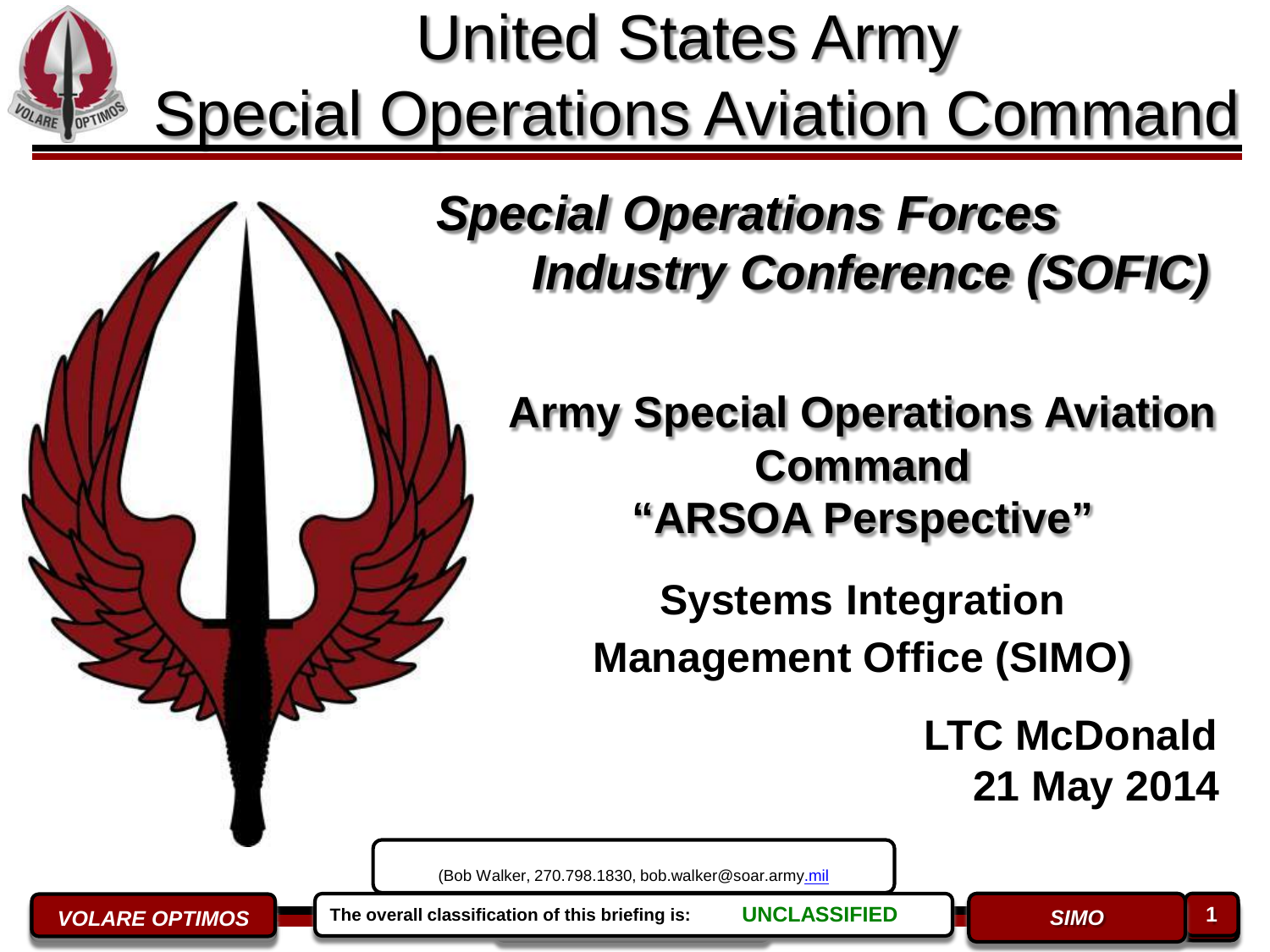



- **≻ ARSOA Strategic Priorities**
- **≻ SOA Roadmap**
- Comparative Advantage
- $\triangleright$  Conclusion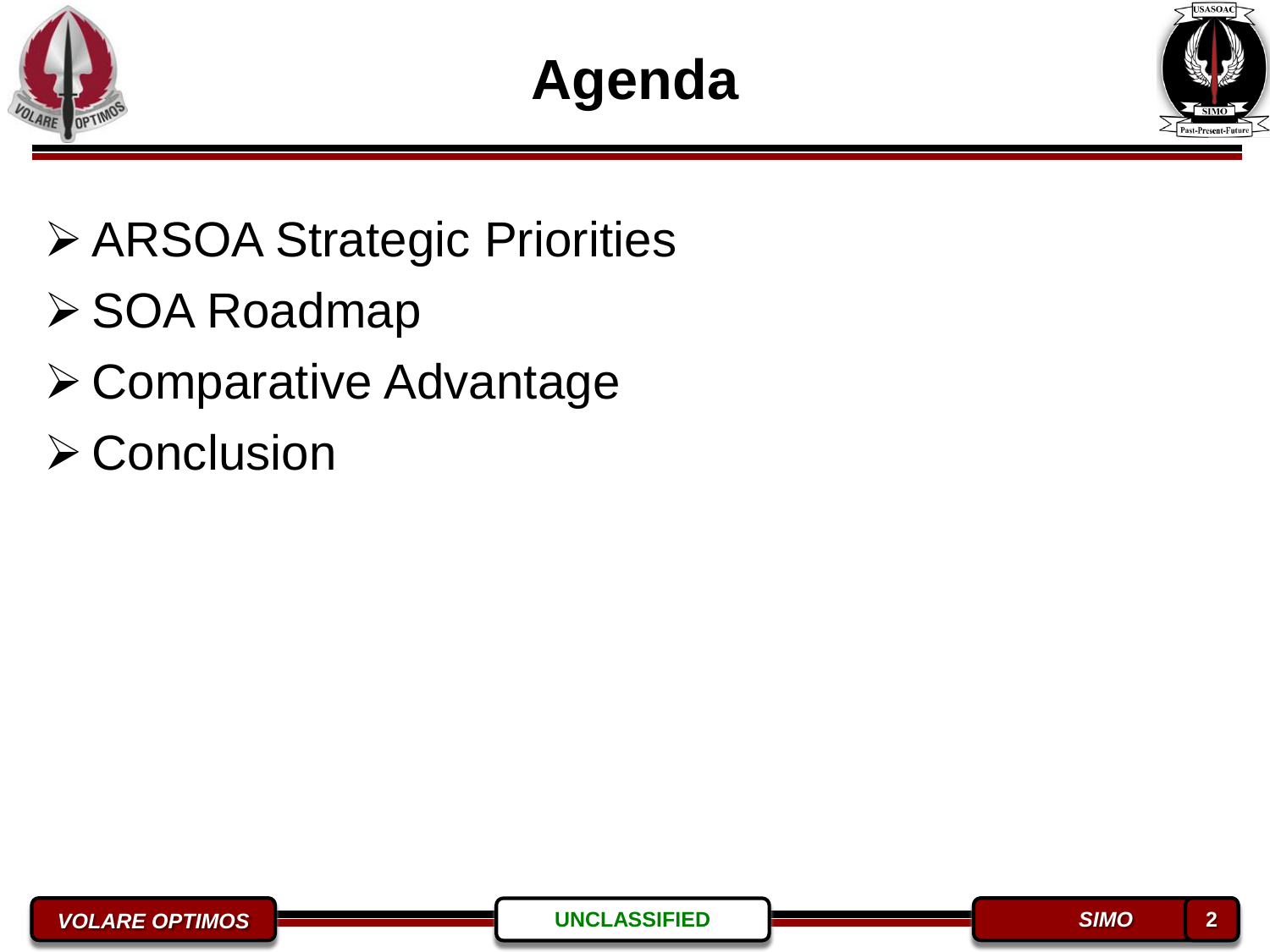

# **ARSOA Strategic Priorities**



#### **Sustain Our Core Competencies Beyond The Current Fight**

- Precision, lethal, ready, and rapidly-responsive
- Surgical strike and special warfare capable
- Anytime Anywhere, Time on Target +/- 30 Secs

### **Posture To Provide SOA Support Forward**

- Regionally aligned; persistent, episodic theater employment to enable GSN
- Small-footprint, low-signature, scalable and tailorable (HAF, UAS, NSRW)
- Results-based AvFid engagements and SOA-CAB partnering to build PN Aviation Capacity

#### **Maintain The Comparative Advantage Over Our Adversaries**

- Platform improvements to range, speed and payload
- Mitigate the effects of the threat and the environment
- Game changing technologies and mission equipment to enable the network

#### **Pursue Affordability Initiatives Without Sacrificing Effectiveness**

- Cost-wise readiness and performance-based sustainment initiatives
- Right-size inventories with increased responsiveness
- Leverage Joint and Service-specific common solutions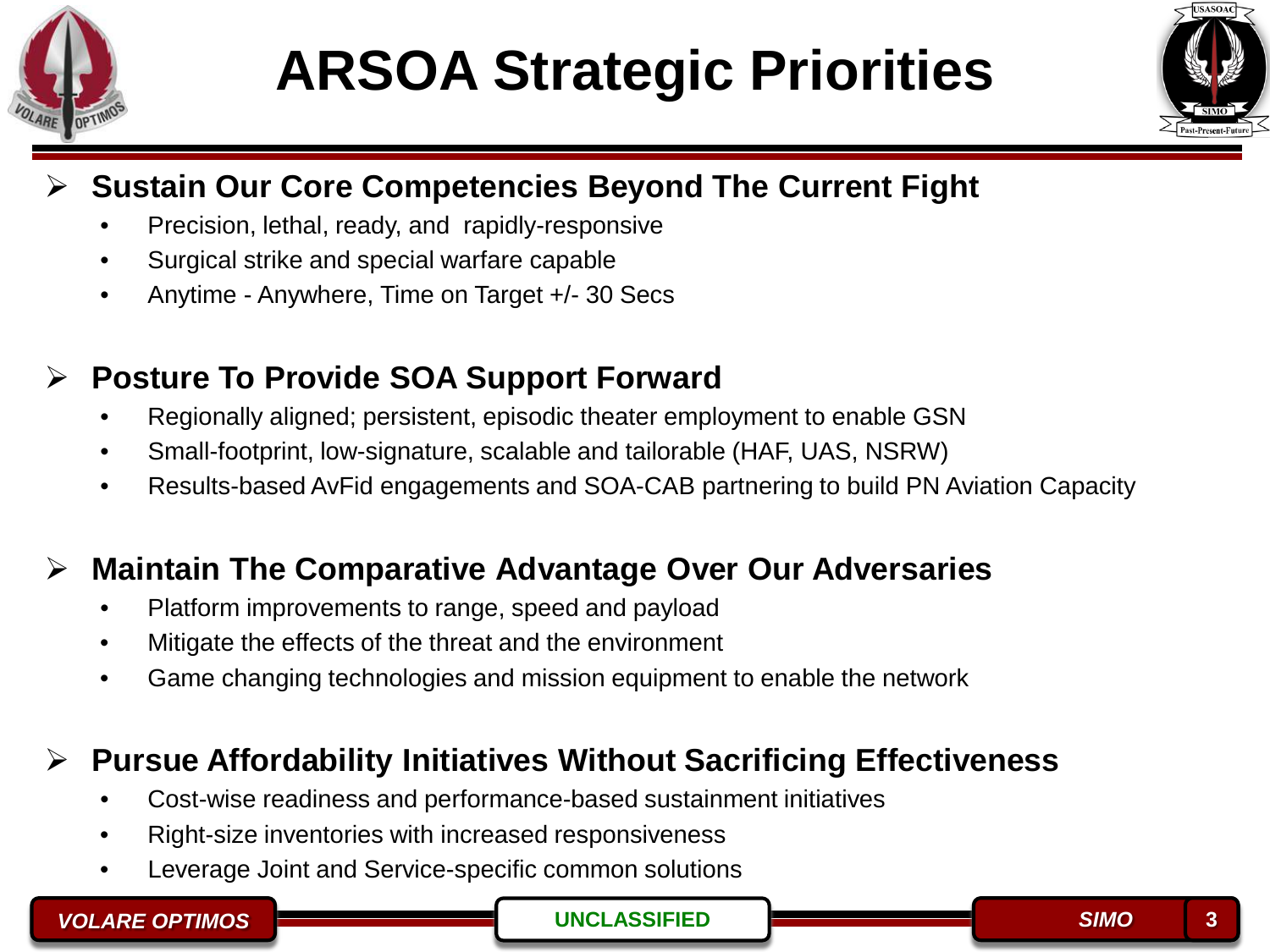

## **Manned Aviation**





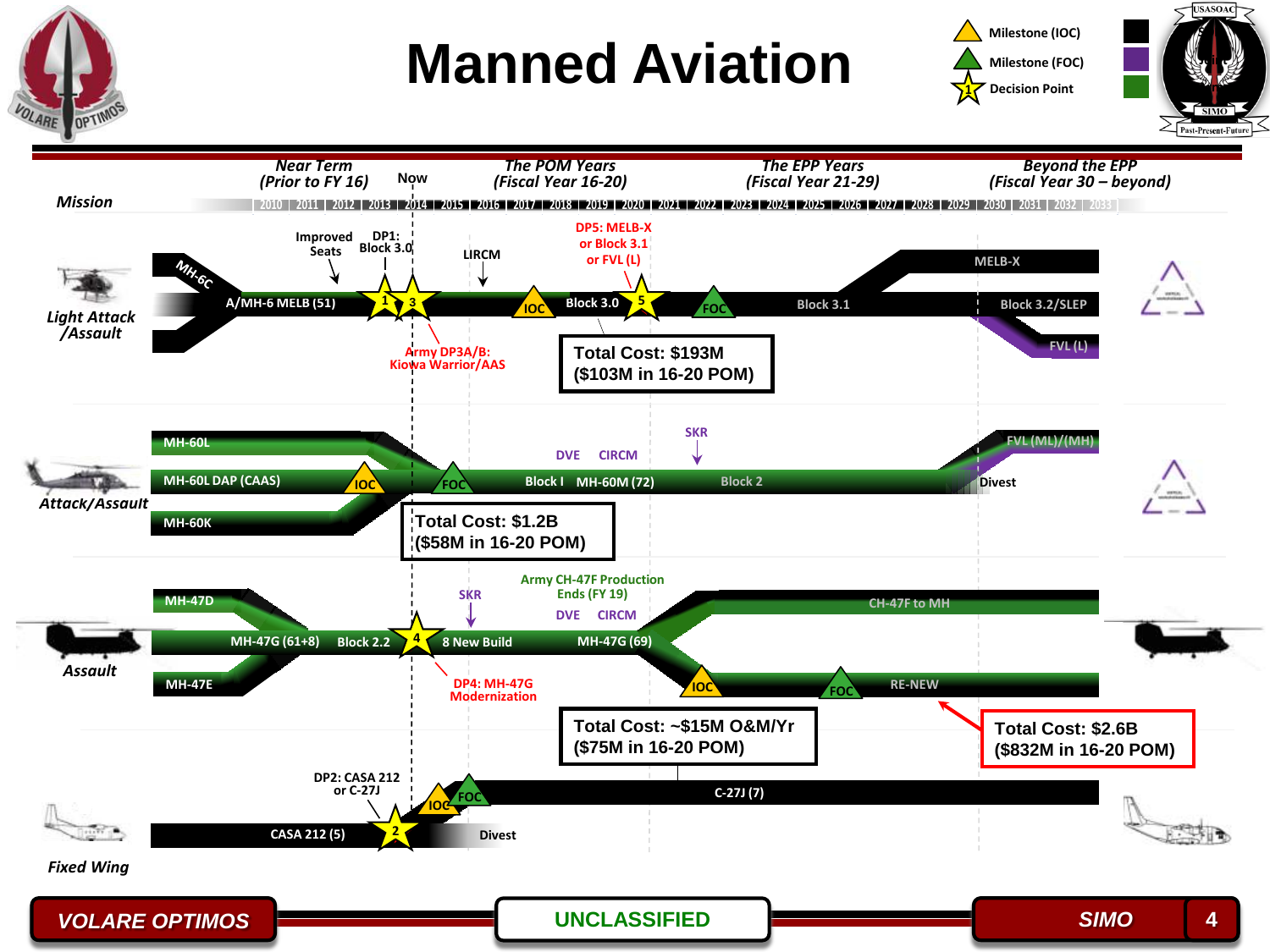## **Comparative Advantage**





*VOLARE OPTIMOS* **5**

**UNCLASSIFIED** *SIMO*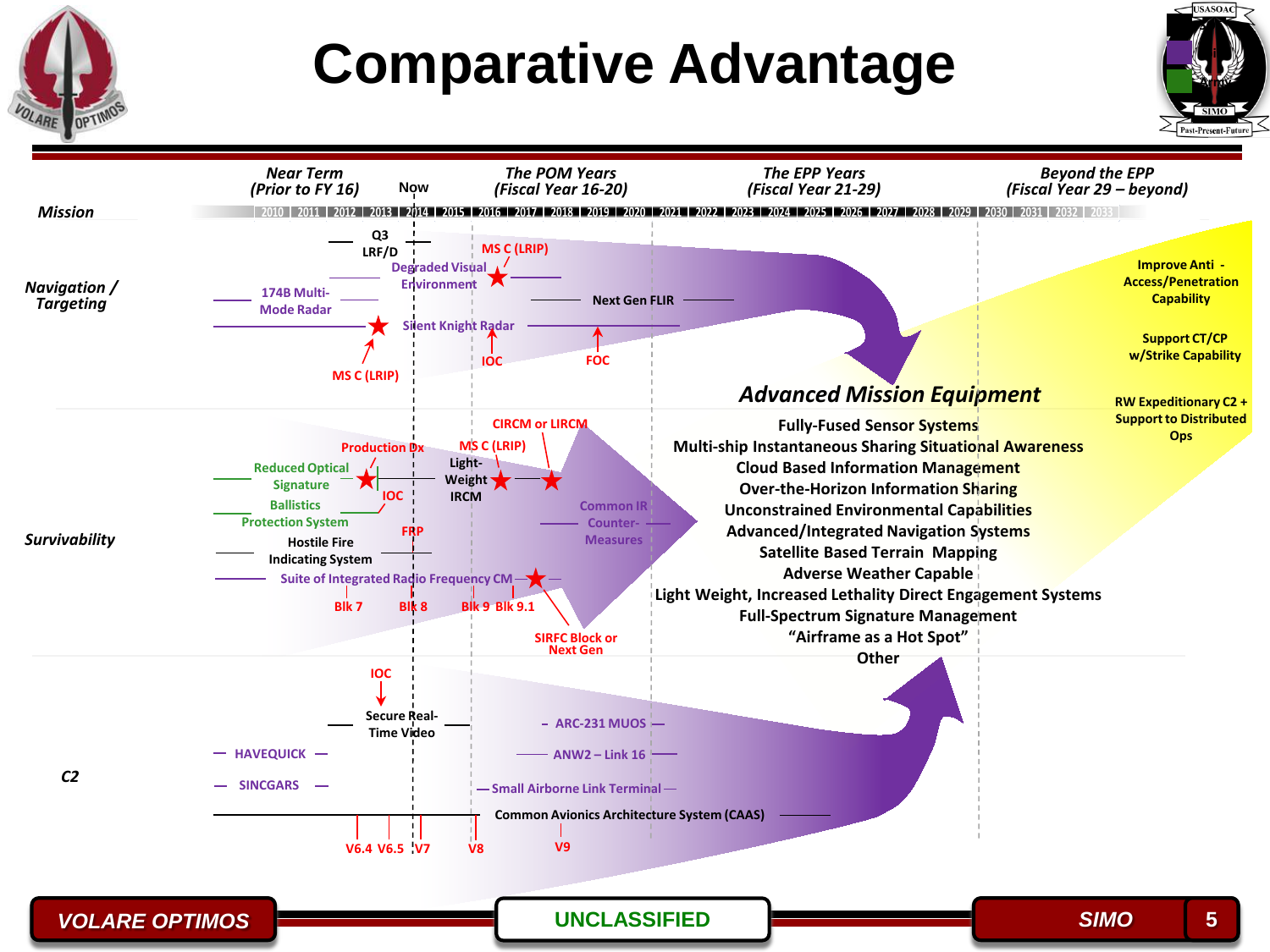



- ARSOAC, as a resourcing Command has added a significant strategic capability by placing an optic towards being *"agile and adaptive"*
- > The ARSOAC Comparative Advantage Emphasis:

## *"Equipment Overmatch, Technology Overmatch, Training Overmatch"*

- $\triangleright$  Focus Areas
	- Cognitive: Design systems that allow us to operate at the *"Speed of Decision"*
	- Technology: Understand that we *must "Adapt and Innovate"* or *"Face Defeat"*
	- Tomorrows Battlefield*: "Range, Speed, Payload, Maneuverability on Target"*
		- Must be affordable, adaptive and rapidly achievable
- Ultimately, the ARSOAC Strategic Priorities enables:

*"The Ground Forces Commanders with Speed, Agility, Lethality, Survivability, Depth and Networked Situational Awareness in order to Prevent, Shape and Win"*